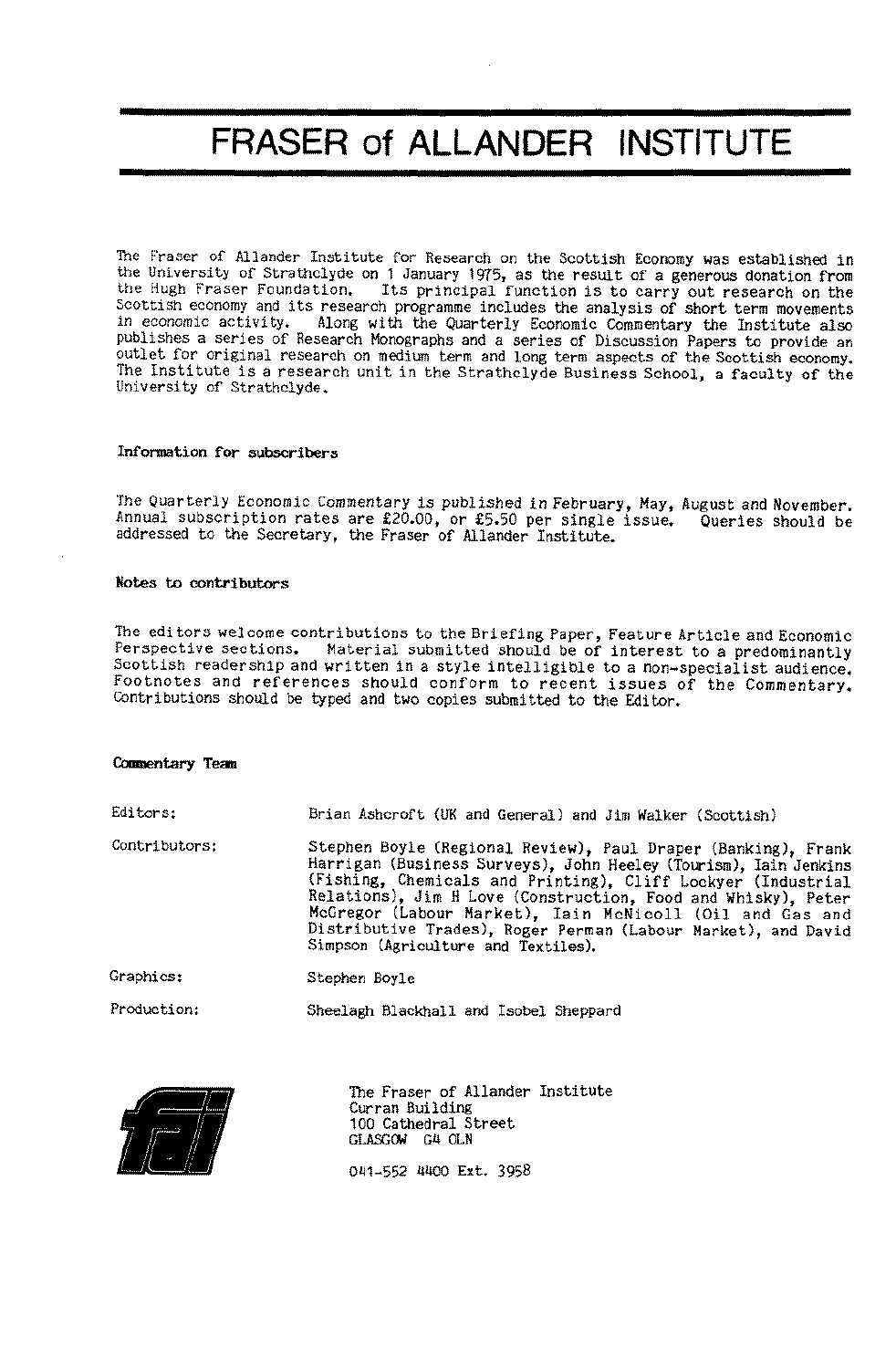# QUARTERLY ECONOMIC COMMENTARY

## \* \* \* \* \* COMMENTARY \* \* \* \* \*

|  | OUTLOOK AND APPRAISAL1 |  |
|--|------------------------|--|
|  | THE WORLD ECONOMY3     |  |
|  | THE BRITISH ECONOMY11  |  |
|  | Macroeconomic Trends11 |  |

#### THE SCOTTISH ECONOMY

| Industrial Performance22 |  |
|--------------------------|--|
| The Service Sector43     |  |
|                          |  |
|                          |  |

### \*\*\*\*\* VIBIS \*\*\*\*\*

#### FEATURE ARTICLE

|  | The Oil Price Collapse: Some Effects on the |  |  |  |  |  |  |  |  |  |
|--|---------------------------------------------|--|--|--|--|--|--|--|--|--|
|  | Scottish Economy                            |  |  |  |  |  |  |  |  |  |
|  | by A Salmond and J Walker63                 |  |  |  |  |  |  |  |  |  |

### **BRIEFING PAPER**

|           |  |  | Enterprise Zones: Emerging Evidence and |  |  |  |
|-----------|--|--|-----------------------------------------|--|--|--|
| Criticism |  |  |                                         |  |  |  |
|           |  |  |                                         |  |  |  |

#### **ECONOMIC PERSPECTIVES**

| 1. Big Company Involvement in Scottish Tourism |  |
|------------------------------------------------|--|
| 2. TSB After Incorporation<br>by W Stewart80   |  |

#### **INDEX** Vols 9-11

Opinions expressed in signed contributions are those of the authors and not necessarily those of the Fraser Institute

O Fraser of Allander Institute 1986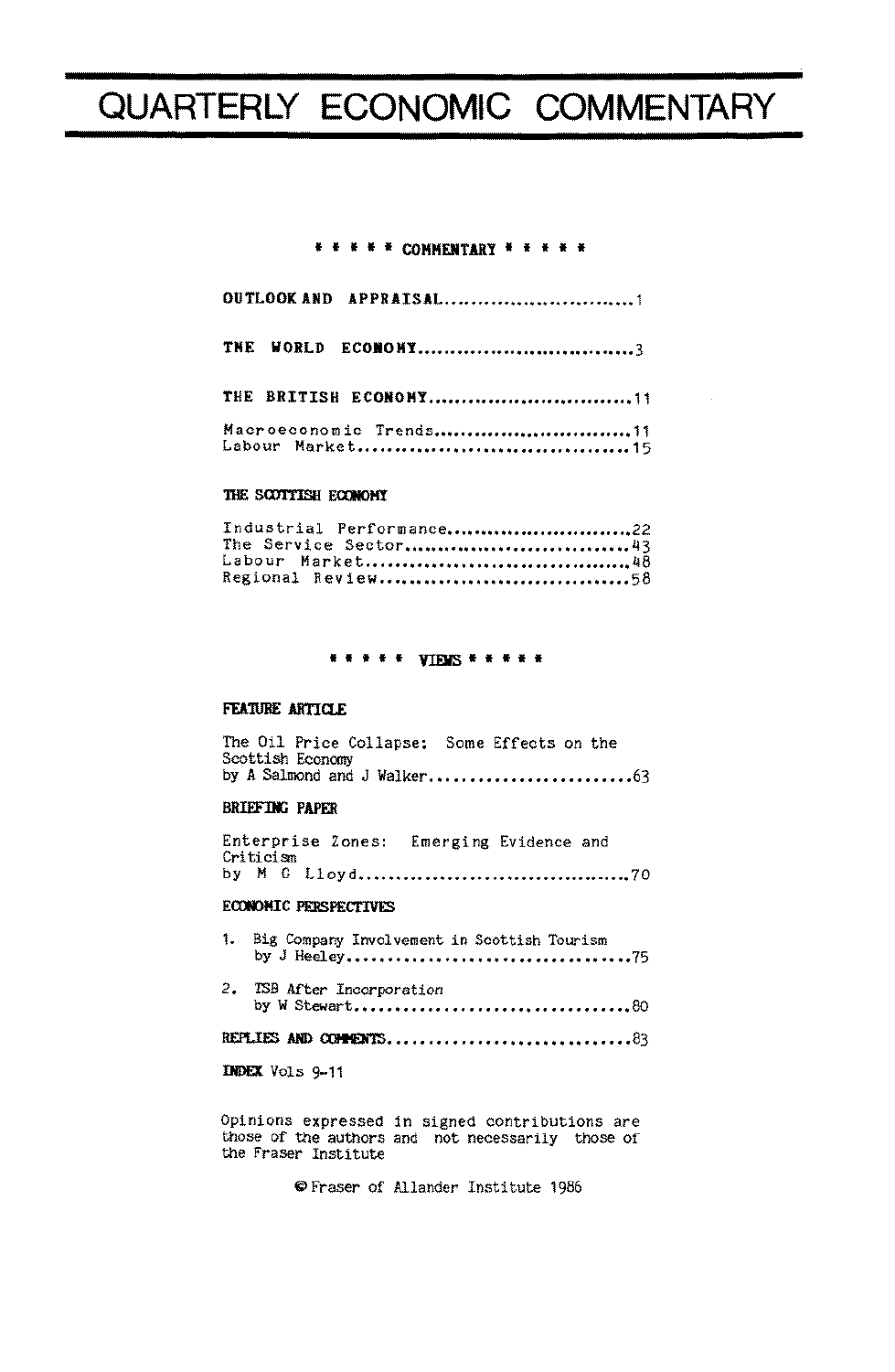# Outlook and Appraisal

The Scottish economy is a small open economy and because of this it is very much affected by changing economic circumstances in the UK and the world economy.

Despite the persistence of imbalances in the world economy there are signs of recovery in Europe which many commentators believe should intensify and spread to the US and Japan next year. (See **World Economy**  The UK economy also appears to be experiencing an improvement in growth, although the effects of the oil price fall on economic activity and inflation are expected to be broadly neutral. The lowering of nominal interest rates, partly reversed by the 1% point increase in base rates in October, the Budget tax cut, strong growth in earnings and real personal disposable incomes, a falling savings ratio and increases in the availability of credit, are the main influences on the growth of UK domestic demand, primarily through increases in consumer spending. Export volumes are also improving following the depreciation of sterling. (See British Economy section).

These developments in the external economic environment are affecting the Scottish economy in a number of significant ways.

First, and most obviously, the decline in oil prices is likely, in the short to medium term at least, to have a harmful effect on the Scottish economy. The Feature Article by Salmond and Walker presents the results of an impact study of the falling oil price and concludes that the direct impact on the oil supply industry and indirect job loss could be in the range of 22,000 to 30,000 over the next few years. If other things remain equal, the predicted job loss will cause the Scottish unemployment rate to rise by 0.9% points to 1.3\$ points, thus widening the differential between Scottish and UK unemployment. The effect of the oil price fall on the Scottish economy is not simply a future possibility, since several indicators are already registering the initial effects of the price change. Redundancies (see **Labour Market** section) in Scotland rose to 14% of the GB figure in the second quarter of the year, the highest percentage recorded since the exceptional figure of 17.7% in 1979. By

October unemployment in Grampian region had reached 10% for the first time during the post-war period (see **Regional Labour Market** section). Both the **CBI Industrial Trends** and the **Scottish Business Survey**  (SBS) report that a significant balance of firms were less optimistic in October than they were in July. The CBI Survey goes further and attributes the overall results to be almost entirely due to the 'confidence crisis' intitiated by depressed conditions in the oil industry (see **Business Surveys** section).

The fall in the oil price and the related depreciation of sterling should not be viewed as being exclusively harmful to the Scottish economy, although it may be so on<br>balance. The non-oil sector within The non-oil sector within Scotland will benefit in several ways. First, falling oil prices reduce the unit costs of production, contributing to lower domestic inflation and higher output. However, the demand for labour and hence employment may not rise by much especially if firms take the opportunity to substitute more energy- intensive production processes when they make new and replacement investment decisions. Secondly, any increase in the growth of the industrialised countries due to the income effects of the oil price fall will stimulate Scottish non-oil exports. Finally, the associated depreciation of sterling effectively amounts to a relative price adjustment in favour of the non-oil sector. This adjustment would be expected to lead to increased profit margins for Scottish non-oil sector exports and eventually to raise the demand for those products in international markets. The **SBS** and **CBI** surveys can be interpreted as providing some indication that these effects are already beginning to occur. In the **SBS,** orders and sales (demand) were expected to pick up in UK and world markets but not in Scottish markets. In the C**BI Survey,** larger firms (with 500 employees or more) were more optimistic because, as suggested in the **Business Surveys** section, such firms are more likely to sell in export markets.

If the oil price does indeed stabilise in the US\$14-US\$17 range, or only moves slightly above that level, then clearly the future development of the Scottish economy will depend proportionately more on the fortunes of the non-oil sector. In